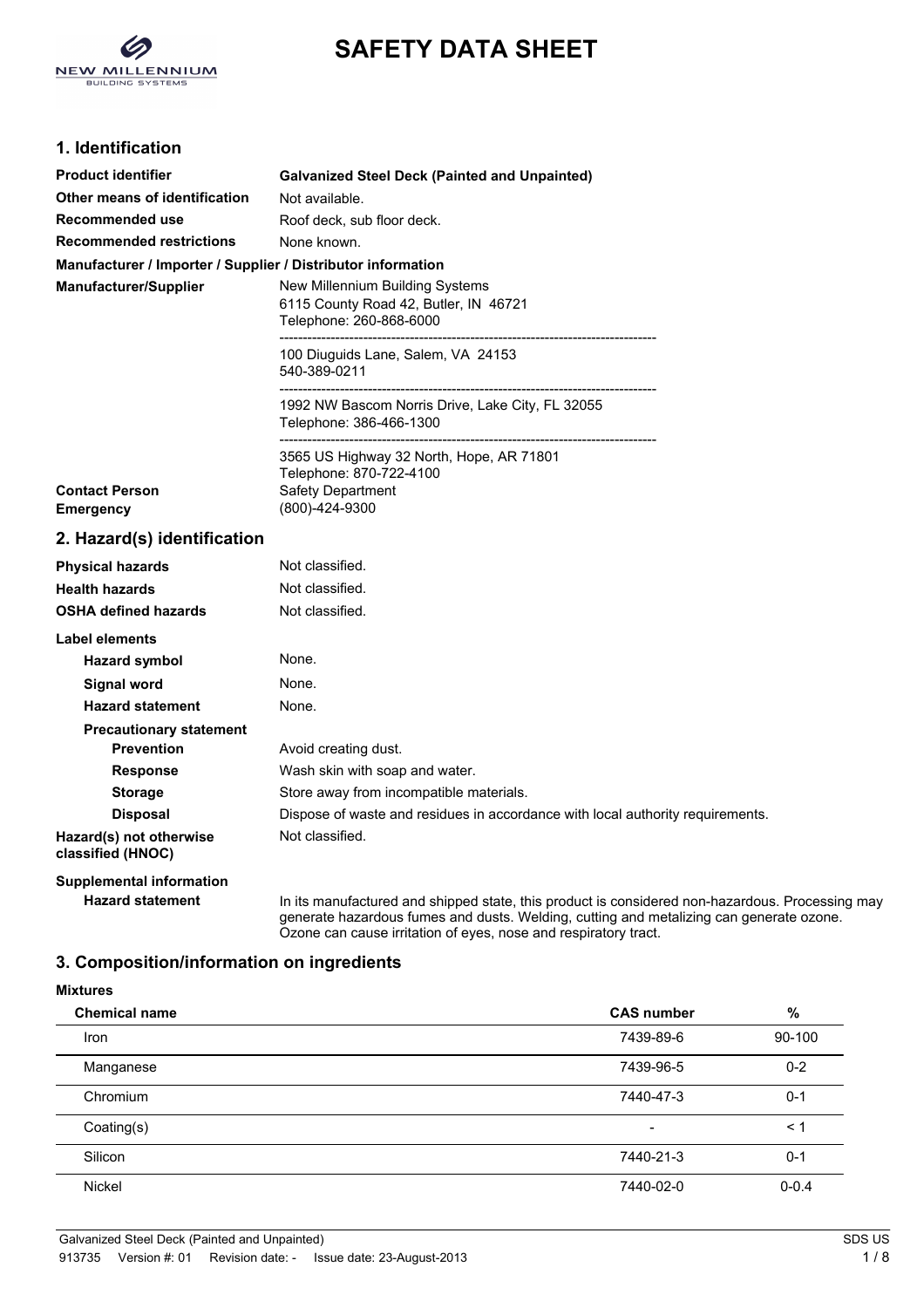| Vanadium             | 7440-62-2 | $0 - 0.2$ |
|----------------------|-----------|-----------|
| Iron oxide**         | 1309-37-1 | U         |
| Vanadium pentoxide** | 1314-62-1 | U         |
| Zinc oxide**         | 1314-13-2 | U         |

The product is an alloy. May liberate hazardous oxides such as iron oxides and vanadium pentoxide at temperatures above the melting point. The surface is galvanized with zinc. The zinc surface may be treated with chromic acid leaving a residual coating of chrome III and VI.

| <b>Composition comments</b>                                     | All concentrations are in percent by weight unless ingredient is a gas. Gas concentrations are in<br>percent by volume.                                                                                                                                                                                                                                                                                                                                                                                          |
|-----------------------------------------------------------------|------------------------------------------------------------------------------------------------------------------------------------------------------------------------------------------------------------------------------------------------------------------------------------------------------------------------------------------------------------------------------------------------------------------------------------------------------------------------------------------------------------------|
|                                                                 | Coating may contain chromium in the range of 1.5-2 mg of chromium/sq foot or 10-15 mg of<br>chromium/sq foot depending on the treatment.                                                                                                                                                                                                                                                                                                                                                                         |
|                                                                 | **Iron oxide and vanadium pentoxide are formed at temperatures above the melting point. **Zinc<br>oxide fumes may be formed during burning, cutting, or welding.                                                                                                                                                                                                                                                                                                                                                 |
| 4. First-aid measures                                           |                                                                                                                                                                                                                                                                                                                                                                                                                                                                                                                  |
| <b>Inhalation</b>                                               | In case of inhalation of dusts or fumes from heated product: Move into fresh air and keep at rest.<br>Get medical attention if symptoms persist. If breathing is difficult, give oxygen. If breathing stops,<br>provide artificial respiration.                                                                                                                                                                                                                                                                  |
| <b>Skin contact</b>                                             | Wash skin with soap and water. In case of burns with hot metal, rinse with plenty of cold water. If<br>burns are severe, consult a physician. If skin irritation or an allergic skin reaction develops, get<br>medical attention.                                                                                                                                                                                                                                                                                |
| Eye contact                                                     | Any material that contacts the eye should be washed out immediately with water. If easy to do,<br>remove contact lenses. Get medical attention promptly if symptoms persist or occur after washing.                                                                                                                                                                                                                                                                                                              |
| Ingestion                                                       | Solid steel: Not applicable. Dust: Get medical attention if any discomfort continues.                                                                                                                                                                                                                                                                                                                                                                                                                            |
| <b>Most important</b><br>symptoms/effects, acute and<br>delayed | Exposed individuals may experience eye tearing, redness, and discomfort. May dry the skin<br>leading to discomfort and dermatitis. Prolonged contact may cause redness, irritation and<br>cracking. High concentrations of freshly formed fumes/dusts of metal oxides can produce<br>symptoms of metal fume fever. Typical symptoms last 12 to 48 hours and are characterized by<br>metallic taste in the mouth, dryness, and irritation of the throat, followed by weakness, muscle<br>pain, fever, and chills. |

## **5. Fire-fighting measures**

| Suitable extinguishing media                                     | No unusual fire or explosion hazards noted. Use fire-extinguishing media appropriate for<br>surrounding materials. |
|------------------------------------------------------------------|--------------------------------------------------------------------------------------------------------------------|
| Unsuitable extinguishing<br>media                                | None known.                                                                                                        |
| Specific hazards arising from<br>the chemical                    | By heating and fire, toxic vapors/gases may be formed.                                                             |
| Special protective equipment<br>and precautions for firefighters | Self-contained breathing apparatus and full protective clothing must be worn in case of fire.                      |
| <b>Fire-fighting</b><br>equipment/instructions                   | Use standard firefighting procedures and consider the hazards of other involved materials.                         |

## **6. Accidental release measures**

| <b>Personal precautions,</b><br>protective equipment and<br>emergency procedures | Cold solid metal: No special precautions are necessary beyond normal good hygiene practices.<br>See Section 8 of the MSDS for additional personal protection advice when handling this product.<br>Hot metal: Avoid contact with hot material. Wear protective clothing as described in Section 8 of<br>this safety data sheet.                                                                                                                                                                                                                                  |
|----------------------------------------------------------------------------------|------------------------------------------------------------------------------------------------------------------------------------------------------------------------------------------------------------------------------------------------------------------------------------------------------------------------------------------------------------------------------------------------------------------------------------------------------------------------------------------------------------------------------------------------------------------|
| <b>Methods and materials for</b><br>containment and cleaning up                  | In the event of a spill or accidental release, notify relevant authorities in accordance with all<br>applicable regulations.                                                                                                                                                                                                                                                                                                                                                                                                                                     |
|                                                                                  | Collect for recycling.                                                                                                                                                                                                                                                                                                                                                                                                                                                                                                                                           |
| <b>Environmental precautions</b>                                                 | No specific precautions.                                                                                                                                                                                                                                                                                                                                                                                                                                                                                                                                         |
| 7. Handling and storage                                                          |                                                                                                                                                                                                                                                                                                                                                                                                                                                                                                                                                                  |
| <b>Precautions for safe handling</b>                                             | Avoid contact with sharp edges and hot surfaces. Use appropriate gloves and tools to ensure safe<br>handling. Use work methods which minimize dust/fume production. Do not breathe fumes and<br>dusts. Observe safety measures suited to the coating(s) when handling, cutting or melting. The<br>organic material(s) of the coating(s) may generate fumes or gases when heated or melted. Follow<br>the recommendations in ANSI Z49.1, Safety in welding and cutting (ANSI=American National<br>Standard Institute). Observe good industrial hygiene practices. |
| Conditions for safe storage,<br>including any incompatibilities                  | Store in a dry place. Store away from: Oxidizing agents. Acids.                                                                                                                                                                                                                                                                                                                                                                                                                                                                                                  |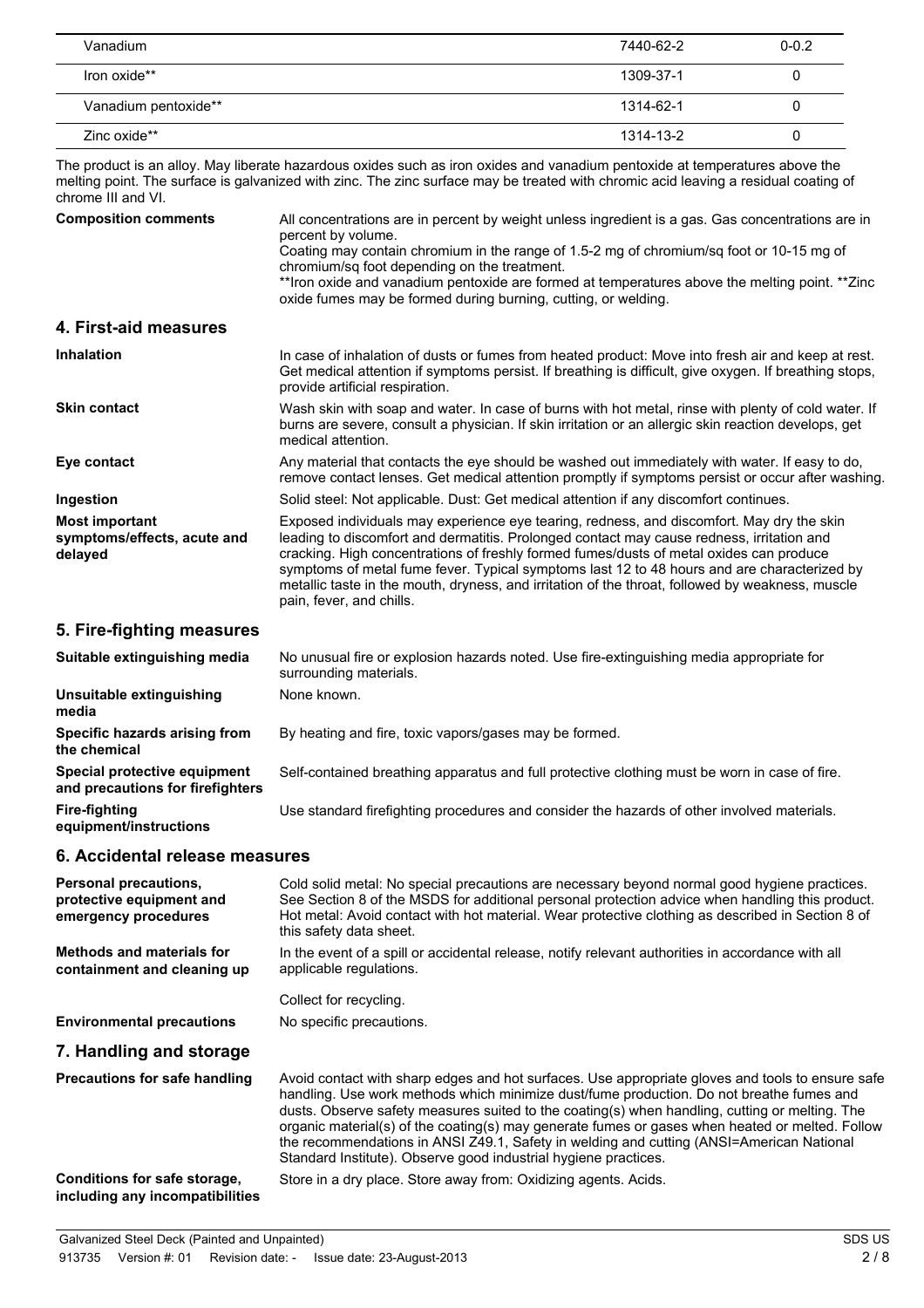## **8. Exposure controls/personal protection**

#### **Occupational exposure limits US. OSHA Table Z-1 Limits for Air Contaminants (29 CFR 1910.1000)**

| <b>Components</b>                         | Type       | <b>Value</b>         | <b>Form</b>          |
|-------------------------------------------|------------|----------------------|----------------------|
| Chromium (CAS 7440-47-3)                  | <b>PEL</b> | 1 mg/m $3$           |                      |
| Iron oxide** (CAS<br>1309-37-1)           | <b>PEL</b> | $10 \text{ mg/m}$    | Fume.                |
| Manganese (CAS<br>7439-96-5)              | Ceiling    | $5 \text{ mg/m}$     | Fume.                |
| Nickel (CAS 7440-02-0)                    | <b>PEL</b> | 1 mg/m $3$           |                      |
| Silicon (CAS 7440-21-3)                   | <b>PEL</b> | $5 \text{ mg/m}$     | Respirable fraction. |
|                                           |            | 15 mg/m $3$          | Total dust.          |
| Vanadium pentoxide**<br>$(CAS 1314-62-1)$ | Ceiling    | $0.5 \text{ mg/m}$ 3 | Respirable dust.     |
|                                           |            | $0.1$ mg/m $3$       | Fume.                |
| Zinc oxide** (CAS<br>$1314 - 13 - 2$      | <b>PEL</b> | $5 \text{ mg/m}$     | Respirable fraction. |
|                                           |            | $5 \,\mathrm{mg/m}$  | Fume.                |
|                                           |            | $15 \text{ mg/m}$    | Total dust.          |

#### **US. ACGIH Threshold Limit Values**

| <b>Components</b>                       | Type        | Value                 | Form                 |
|-----------------------------------------|-------------|-----------------------|----------------------|
| Chromium (CAS 7440-47-3)                | TWA         | $0.5 \text{ mg/m}$ 3  |                      |
| Iron oxide** (CAS<br>$1309 - 37 - 1$    | TWA         | $5 \text{ mg/m}$      | Respirable fraction. |
| Manganese (CAS<br>7439-96-5)            | TWA         | $0.1 \text{ mg/m}$ 3  | Inhalable fraction.  |
|                                         |             | $0.02 \text{ mg/m}$ 3 | Respirable fraction. |
| Nickel (CAS 7440-02-0)                  | TWA         | $1.5 \text{ mg/m}$ 3  | Inhalable fraction.  |
| Vanadium pentoxide**<br>(CAS 1314-62-1) | TWA         | $0.05$ mg/m $3$       | Inhalable fraction.  |
| Zinc oxide** (CAS<br>$1314 - 13 - 2$    | <b>STEL</b> | 10 mg/m $3$           | Respirable fraction. |
|                                         | TWA         | $2 \text{ mg/m}$      | Respirable fraction. |

**US NIOSH Pocket Guide to Chemical Hazards: Ceiling Limit Value and Time Period (if specified)**

| <b>Components</b>                       | Type    | Value                    | Form  |
|-----------------------------------------|---------|--------------------------|-------|
| Vanadium pentoxide**<br>(CAS 1314-62-1) | Ceiling | $0.05 \,\mathrm{mq/m}$ 3 | Dust. |
|                                         |         | $0.05 \,\mathrm{mg/m3}$  | Fume. |
| Zinc oxide** (CAS                       | Ceiling | $15 \text{ mg/m}$        | Dust. |

#### 1314-13-2)

#### **US NIOSH Pocket Guide to Chemical Hazards: Recommended exposure limit (REL)**

| <b>Components</b>                    | Type       | Value                | Form           |
|--------------------------------------|------------|----------------------|----------------|
| Chromium (CAS 7440-47-3)             | <b>TWA</b> | $0.5 \text{ mg/m}$ 3 |                |
| Iron oxide** (CAS<br>1309-37-1)      | <b>TWA</b> | $5 \text{ mg/m}$     | Dust and fume. |
| Manganese (CAS<br>7439-96-5)         | <b>TWA</b> | 1 $mq/m3$            | Fume.          |
| Nickel (CAS 7440-02-0)               | <b>TWA</b> | $0.015$ mg/m3        |                |
| Silicon (CAS 7440-21-3)              | <b>TWA</b> | $5 \text{ mg/m}$     | Respirable.    |
|                                      |            | 10 mg/m $3$          | Total          |
| Vanadium (CAS 7440-62-2)             | <b>TWA</b> | 1 mg/m $3$           |                |
| Zinc oxide** (CAS<br>$1314 - 13 - 2$ | <b>TWA</b> | $5 \text{ mg/m}$     | Fume.          |
|                                      |            | $5 \text{ ma/m}$ 3   | Dust.          |

#### **US NIOSH Pocket Guide to Chemical Hazards: Short Term Exposure Limit (STEL)**

| <b>Components</b>               | Type        | Value             | Form  |  |
|---------------------------------|-------------|-------------------|-------|--|
| Manganese (CAS<br>7439-96-5)    | <b>STEL</b> | $3 \text{ mg/m}$  | Fume. |  |
| Vanadium (CAS 7440-62-2)        | <b>STEL</b> | $3 \text{ mg/m}$  |       |  |
| Zinc oxide** (CAS<br>1314-13-2) | <b>STEL</b> | $10 \text{ mg/m}$ | Fume. |  |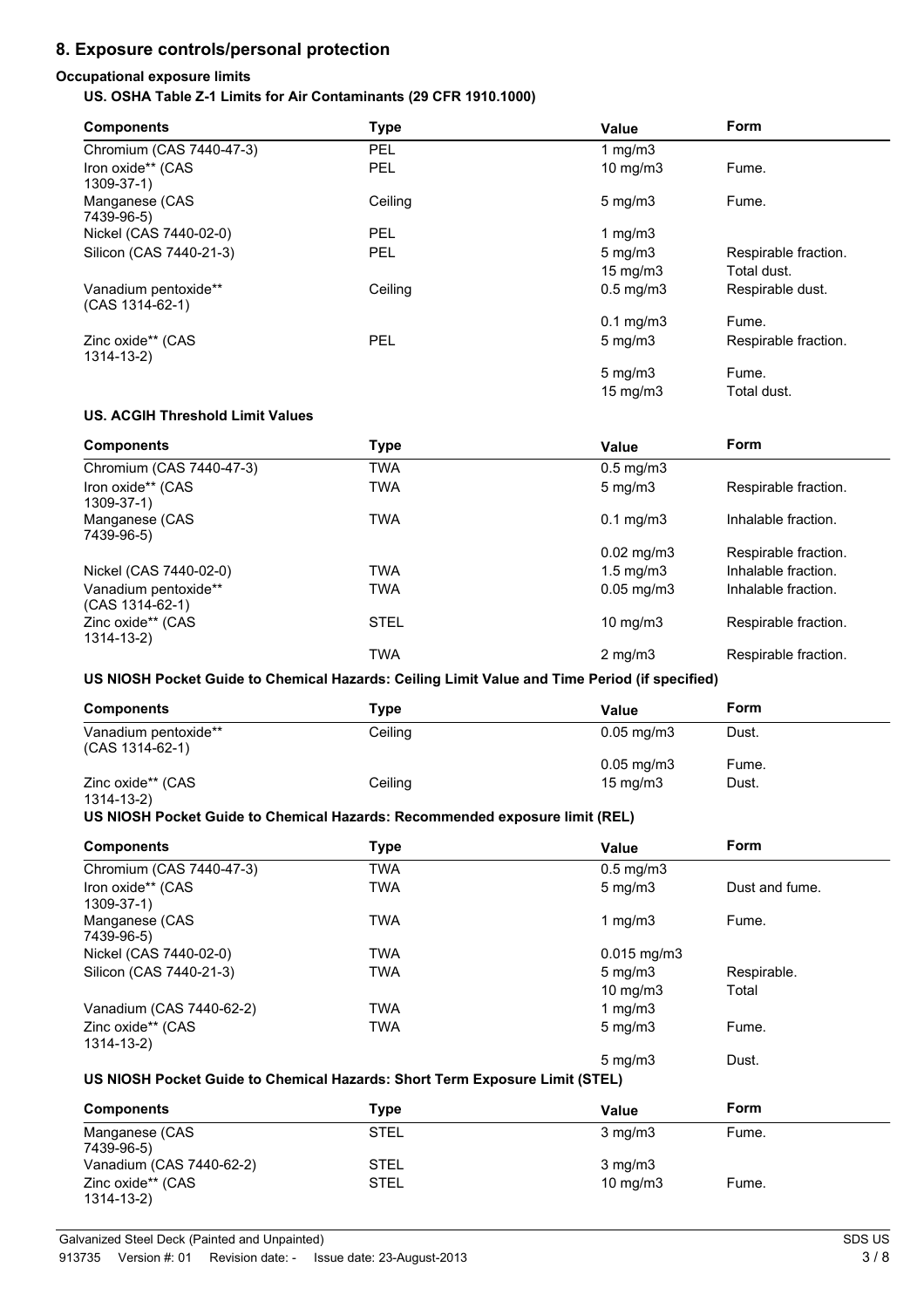| <b>Biological limit values</b>           | No biological exposure limits noted for the ingredient(s).                                                                                                                                                                                                                                                                                                                               |
|------------------------------------------|------------------------------------------------------------------------------------------------------------------------------------------------------------------------------------------------------------------------------------------------------------------------------------------------------------------------------------------------------------------------------------------|
| <b>Exposure guidelines</b>               | **Iron oxide and vanadium pentoxide are formed at temperatures above the melting point. **Zinc<br>oxide fumes may be formed during burning, cutting, or welding.                                                                                                                                                                                                                         |
| Appropriate engineering<br>controls      | Adequate ventilation should be provided so that exposure limits are not exceeded. Use local<br>exhaust when welding, burning, sawing, brazing, grinding or machining to prevent excessive dust<br>or fume exposure.                                                                                                                                                                      |
|                                          | Individual protection measures, such as personal protective equipment                                                                                                                                                                                                                                                                                                                    |
| Eye/face protection                      | Use of safety glasses or goggles is required for welding, burning, sawing, brazing, grinding or<br>machining operations. In addition to safety glasses or goggles, a welding helmet with appropriate<br>shaded shield is required during welding, burning, or brazing. A face shield is recommended, in<br>addition to safety glasses or goggles, during sawing, grinding, or machining. |
| <b>Skin protection</b>                   |                                                                                                                                                                                                                                                                                                                                                                                          |
| <b>Hand protection</b>                   | Wear protective gloves.                                                                                                                                                                                                                                                                                                                                                                  |
| <b>Other</b>                             | Wear suitable protective clothing.                                                                                                                                                                                                                                                                                                                                                       |
| <b>Respiratory protection</b>            | Use a NIOSH/MSHA approved respirator if there is a risk of exposure to dust/fume at levels<br>exceeding the exposure limits.                                                                                                                                                                                                                                                             |
| <b>Thermal hazards</b>                   | When material is heated, wear gloves to protect against thermal burns. Thermally protective apron<br>and long sleeves are recommended when volume of hot material is significant.                                                                                                                                                                                                        |
| <b>General hygiene</b><br>considerations | Always observe good personal hygiene measures, such as washing after handling the material<br>and before eating, drinking, and/or smoking. Routinely wash work clothing and protective<br>equipment to remove contaminants. Observe any medical surveillance requirements.                                                                                                               |
|                                          |                                                                                                                                                                                                                                                                                                                                                                                          |

## **9. Physical and chemical properties**

| Appearance                                        | Solid.                                          |
|---------------------------------------------------|-------------------------------------------------|
| <b>Physical state</b>                             | Solid.                                          |
| Form                                              | Solid.                                          |
| Color                                             | White/Gray (painted) Metallic gray (unpainted). |
| Odor                                              | None.                                           |
| <b>Odor threshold</b>                             | Not applicable.                                 |
| рH                                                | Not applicable.                                 |
| <b>Melting point/freezing point</b>               | 2750 °F (1510 °C) / Not applicable.             |
| Initial boiling point and boiling<br>range        | Not applicable.                                 |
| <b>Flash point</b>                                | Not applicable.                                 |
| <b>Evaporation rate</b>                           | Not applicable.                                 |
| Flammability (solid, gas)                         | Not available.                                  |
| Upper/lower flammability or explosive limits      |                                                 |
| <b>Flammability limit - lower</b><br>(%)          | Not applicable.                                 |
| <b>Flammability limit - upper</b><br>$(\% )$      | Not applicable.                                 |
| Explosive limit - lower (%)                       | Not applicable.                                 |
| Explosive limit - upper (%)                       | Not applicable.                                 |
| Vapor pressure                                    | Not applicable.                                 |
| <b>Vapor density</b>                              | Not applicable.                                 |
| <b>Relative density</b>                           | $7 - 8$                                         |
| Solubility(ies)                                   | Not applicable.                                 |
| <b>Partition coefficient</b><br>(n-octanol/water) | Not applicable.                                 |
| <b>Auto-ignition temperature</b>                  | Not applicable.                                 |
| <b>Decomposition temperature</b>                  | Not applicable.                                 |
| <b>Viscosity</b>                                  | Not applicable.                                 |
| 10. Stability and reactivity                      |                                                 |
| <b>Reactivity</b>                                 | Stable at normal conditions.                    |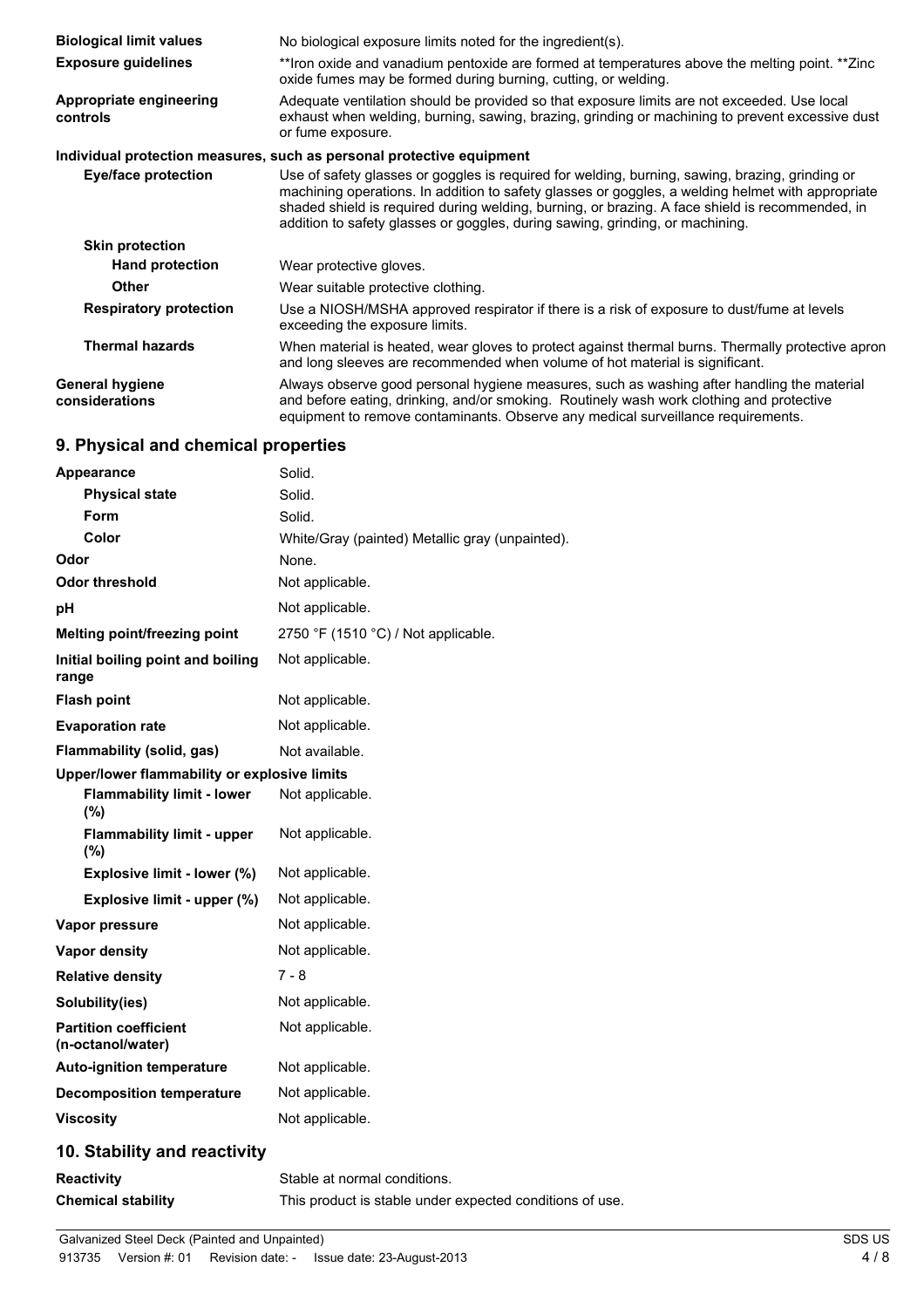| <b>Possibility of hazardous</b><br>reactions | Will not occur.                                                                                                                            |
|----------------------------------------------|--------------------------------------------------------------------------------------------------------------------------------------------|
| <b>Conditions to avoid</b>                   | Contact with incompatible materials.                                                                                                       |
| Incompatible materials                       | Strong acids. Oxidizing agents.                                                                                                            |
| <b>Hazardous decomposition</b><br>products   | At elevated temperatures: Acrid fumes. Metal oxides. Metallic fumes. Organic fumes.<br>Strong Acid Contact: Hydrogen. Inorganic compounds. |

## **11. Toxicological information**

#### **Information on likely routes of exposure**

| Ingestion                                                                          | Solid steel: Not relevant, due to the form of the product. However, ingestion of dusts generated<br>during working operations may cause nausea and vomiting.                                                                                                                                                                                                                                                                                                                                                     |
|------------------------------------------------------------------------------------|------------------------------------------------------------------------------------------------------------------------------------------------------------------------------------------------------------------------------------------------------------------------------------------------------------------------------------------------------------------------------------------------------------------------------------------------------------------------------------------------------------------|
| <b>Inhalation</b>                                                                  | No inhalation hazard under normal conditions. Inhalation of dust (generated at high temperatures<br>only) may cause mild irritation of the upper respiratory tract. Welding, burning, sawing, brazing,<br>grinding or machining operations may generate fumes and dusts of metal oxides.                                                                                                                                                                                                                         |
| <b>Skin contact</b>                                                                | Under normal conditions of intended use, this material does not pose a risk to health. Dust may<br>irritate skin. Skin contact may aggravate an existing dermatitis. Contact with hot material can<br>cause thermal burns which may result in permanent damage.                                                                                                                                                                                                                                                  |
| Eye contact                                                                        | Under normal conditions of intended use, this material does not pose a risk to health. Contact with<br>hot material can cause thermal burns which may result in permanent damage. Grinding and<br>sanding this product may generate dust. Dust may irritate the eyes.                                                                                                                                                                                                                                            |
| Symptoms related to the<br>physical, chemical and<br>toxicological characteristics | Exposed individuals may experience eye tearing, redness, and discomfort. May dry the skin<br>leading to discomfort and dermatitis. Prolonged contact may cause redness, irritation and<br>cracking. High concentrations of freshly formed fumes/dusts of metal oxides can produce<br>symptoms of metal fume fever. Typical symptoms last 12 to 48 hours and are characterized by<br>metallic taste in the mouth, dryness, and irritation of the throat, followed by weakness, muscle<br>pain, fever, and chills. |
| Information on toxicological effects                                               |                                                                                                                                                                                                                                                                                                                                                                                                                                                                                                                  |

#### **Information on toxicological effects**

**Actube 1** Processing may generate hazardous fumes and dusts. Welding, cutting and metalizing can generate ozone. Ozone can cause irritation of eyes, nose and respiratory tract. High concentrations of freshly-formed fumes of zinc oxide can produce symptoms of metal fume fever.

| <b>Components</b>                                      | <b>Species</b>                                                                                                                                                                                                                                                                                                                                                                                                                                                                                                               | <b>Test Results</b>                                 |  |
|--------------------------------------------------------|------------------------------------------------------------------------------------------------------------------------------------------------------------------------------------------------------------------------------------------------------------------------------------------------------------------------------------------------------------------------------------------------------------------------------------------------------------------------------------------------------------------------------|-----------------------------------------------------|--|
| Iron (CAS 7439-89-6)                                   |                                                                                                                                                                                                                                                                                                                                                                                                                                                                                                                              |                                                     |  |
| <b>Acute</b>                                           |                                                                                                                                                                                                                                                                                                                                                                                                                                                                                                                              |                                                     |  |
| Inhalation                                             |                                                                                                                                                                                                                                                                                                                                                                                                                                                                                                                              |                                                     |  |
| <b>LC50</b>                                            | Rat                                                                                                                                                                                                                                                                                                                                                                                                                                                                                                                          | 250 mg/m3, 6 Hours, (Carbonyl iron)                 |  |
| Oral                                                   |                                                                                                                                                                                                                                                                                                                                                                                                                                                                                                                              |                                                     |  |
| LD50                                                   | Rat                                                                                                                                                                                                                                                                                                                                                                                                                                                                                                                          | 7500 mg/kg                                          |  |
| Silicon (CAS 7440-21-3)                                |                                                                                                                                                                                                                                                                                                                                                                                                                                                                                                                              |                                                     |  |
| Acute                                                  |                                                                                                                                                                                                                                                                                                                                                                                                                                                                                                                              |                                                     |  |
| Oral                                                   |                                                                                                                                                                                                                                                                                                                                                                                                                                                                                                                              |                                                     |  |
| LD50                                                   | Rat                                                                                                                                                                                                                                                                                                                                                                                                                                                                                                                          | 3160 mg/kg                                          |  |
| <b>Skin corrosion/irritation</b>                       | Dust may irritate skin.                                                                                                                                                                                                                                                                                                                                                                                                                                                                                                      |                                                     |  |
| Serious eye damage/eye<br>irritation                   | Dust may irritate the eyes.                                                                                                                                                                                                                                                                                                                                                                                                                                                                                                  |                                                     |  |
| <b>Respiratory sensitization</b>                       | Not relevant, due to the form of the product. Contains nickel: May cause allergy or asthma<br>symptoms or breathing difficulties if inhaled. This ingredient is bound within the product and<br>release is not expected under normal condition.                                                                                                                                                                                                                                                                              |                                                     |  |
| <b>Skin sensitization</b>                              | Contains nickel: May cause an allergic skin reaction.                                                                                                                                                                                                                                                                                                                                                                                                                                                                        |                                                     |  |
| Germ cell mutagenicity                                 | Not relevant, due to the form of the product. May liberate hazardous vanadium pentoxide at<br>temperatures above the melting point. Vanadium pentoxide is classified as suspected of causing<br>genetic defects.<br>This ingredient is bound within the product and release is not expected under normal condition.                                                                                                                                                                                                          |                                                     |  |
| Carcinogenicity                                        | Not relevant, due to the form of the product. May liberate hazardous oxides such as iron oxides<br>and vanadium pentoxide at temperatures above the melting point. Inhalation of high<br>concentrations of iron oxide may possibly enhance the risk of lung cancer development in workers<br>exposed to pulmonary carcinogens. Vanadium pentoxide is classified as possibly carcinogenic to<br>humans (Group 2B) by IARC.<br>This ingredient is bound within the product and release is not expected under normal condition. |                                                     |  |
| IARC Monographs. Overall Evaluation of Carcinogenicity |                                                                                                                                                                                                                                                                                                                                                                                                                                                                                                                              |                                                     |  |
| Chromium (CAS 7440-47-3)                               |                                                                                                                                                                                                                                                                                                                                                                                                                                                                                                                              | 3 Not classifiable as to carcinogenicity to humans. |  |
| Iron oxide** (CAS 1309-37-1)                           |                                                                                                                                                                                                                                                                                                                                                                                                                                                                                                                              | 3 Not classifiable as to carcinogenicity to humans. |  |
| Nickel (CAS 7440-02-0)                                 |                                                                                                                                                                                                                                                                                                                                                                                                                                                                                                                              | 2B Possibly carcinogenic to humans.                 |  |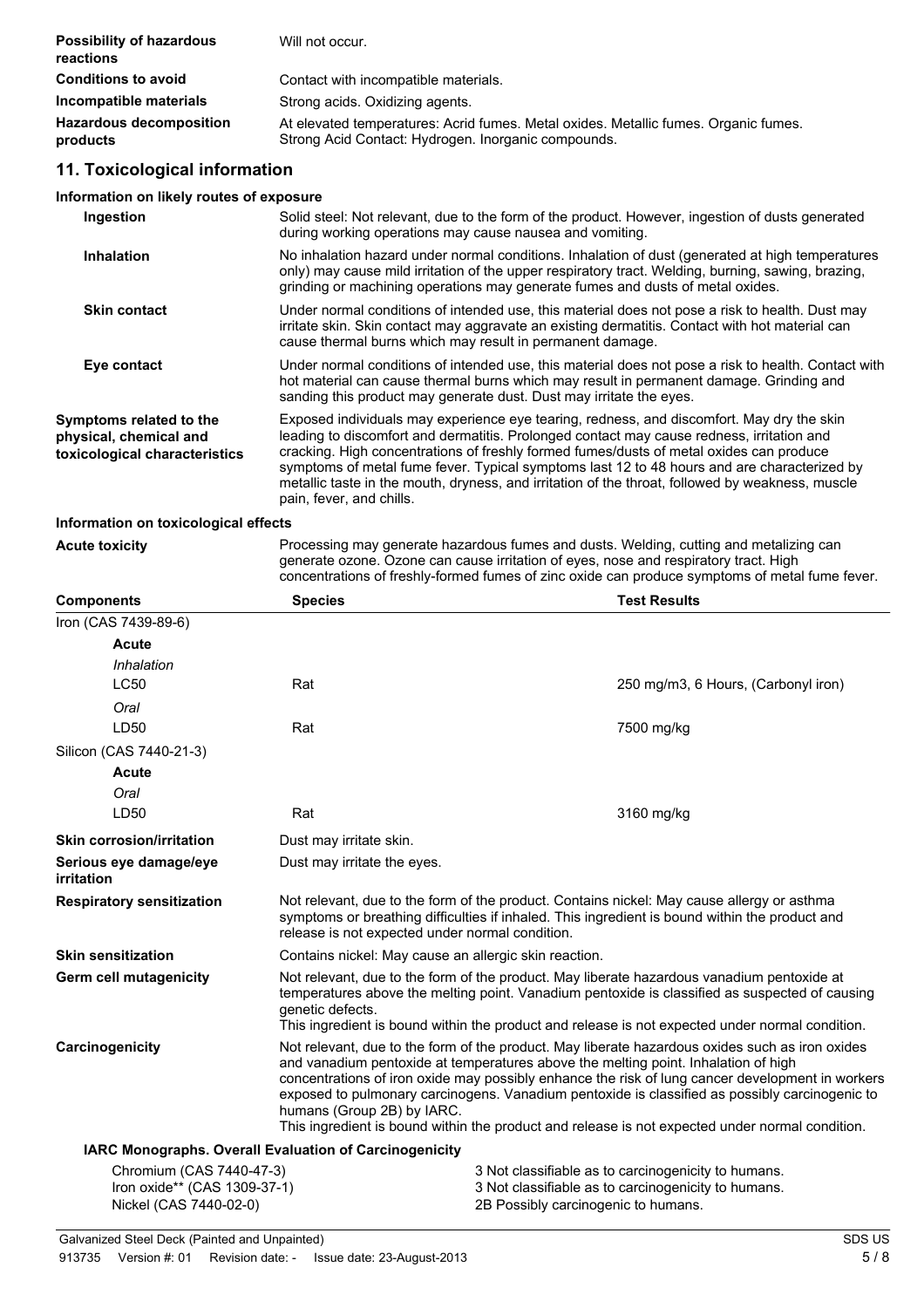| Vanadium pentoxide** (CAS 1314-62-1)<br><b>NTP Report on Carcinogens</b> |                                                                                                                                                                                                                                                                                                                                                                                                                                                                                                                                                                                                                                                                                                                                                                                                    | 2B Possibly carcinogenic to humans.                                               |  |
|--------------------------------------------------------------------------|----------------------------------------------------------------------------------------------------------------------------------------------------------------------------------------------------------------------------------------------------------------------------------------------------------------------------------------------------------------------------------------------------------------------------------------------------------------------------------------------------------------------------------------------------------------------------------------------------------------------------------------------------------------------------------------------------------------------------------------------------------------------------------------------------|-----------------------------------------------------------------------------------|--|
| Nickel (CAS 7440-02-0)                                                   |                                                                                                                                                                                                                                                                                                                                                                                                                                                                                                                                                                                                                                                                                                                                                                                                    | Known To Be Human Carcinogen.<br>Reasonably Anticipated to be a Human Carcinogen. |  |
| <b>Reproductive toxicity</b>                                             | Not relevant, due to the form of the product. May liberate hazardous vanadium pentoxide at<br>temperatures above the melting point. Vanadium pentoxide is classified as suspected of damaging<br>fertility or the unborn child.<br>This ingredient is bound within the product and release is not expected under normal condition.                                                                                                                                                                                                                                                                                                                                                                                                                                                                 |                                                                                   |  |
| Specific target organ toxicity -<br>single exposure                      | No data available.                                                                                                                                                                                                                                                                                                                                                                                                                                                                                                                                                                                                                                                                                                                                                                                 |                                                                                   |  |
| Specific target organ toxicity -<br>repeated exposure                    | Not relevant, due to the form of the product. Contains Maganese: Causes damage to organs<br>(lung) through prolonged or repeated exposure by inhalation. This ingredient is bound within the<br>product and release is not expected under normal condition.                                                                                                                                                                                                                                                                                                                                                                                                                                                                                                                                        |                                                                                   |  |
| <b>Aspiration hazard</b>                                                 | Due to the physical form of the product it is not an aspiration hazard.                                                                                                                                                                                                                                                                                                                                                                                                                                                                                                                                                                                                                                                                                                                            |                                                                                   |  |
| <b>Chronic effects</b>                                                   | Frequent inhalation of dust over a long period of time increases the risk of developing asthma,<br>chronic lung diseases, and skin irritation. Chronic inhalation of high concentrations of iron oxide<br>fumes or dust may lead to benign pneumoconiosis (siderosis). Exposure to manganese fume/dust<br>can affect the central nervous system (apathy, drowsiness, weakness and other chronic symptoms<br>such as postural tremors). A residual chrome VI compound from the surface coating is water<br>soluble and is carcinogenic. Pre-existing skin and respiratory conditions including dermatitis,<br>asthma and chronic lung disease might be aggravated by exposure.<br>The ingredients of the alloy are bound within the product and release is not expected under normal<br>conditions. |                                                                                   |  |

## **12. Ecological information**

| <b>Ecotoxicity</b>                   | The environmental hazard of the product is considered to be limited. |                                                           |                        |
|--------------------------------------|----------------------------------------------------------------------|-----------------------------------------------------------|------------------------|
| <b>Components</b>                    |                                                                      | <b>Species</b>                                            | <b>Test Results</b>    |
| Iron (CAS 7439-89-6)                 |                                                                      |                                                           |                        |
| <b>Aquatic</b>                       |                                                                      |                                                           |                        |
| Fish                                 | <b>LC50</b>                                                          | Channel catfish (Ictalurus punctatus)                     | $>$ 500 mg/l, 96 hours |
| Nickel (CAS 7440-02-0)               |                                                                      |                                                           |                        |
| <b>Aquatic</b>                       |                                                                      |                                                           |                        |
| Fish                                 | <b>LC50</b>                                                          | Fathead minnow (Pimephales promelas) 2.916 mg/l, 96 hours |                        |
| Vanadium pentoxide** (CAS 1314-62-1) |                                                                      |                                                           |                        |
| <b>Aquatic</b>                       |                                                                      |                                                           |                        |
| Fish                                 | <b>LC50</b>                                                          | Tigerfish, crescent perch (Therapon<br>jarbua)            | $0.62$ mg/l, 96 hours  |
| Zinc oxide** (CAS 1314-13-2)         |                                                                      |                                                           |                        |
| <b>Aquatic</b>                       |                                                                      |                                                           |                        |
| Crustacea                            | <b>LC50</b>                                                          | Water flea (Daphnia magna)                                | 0.098 mg/l, 48 Hours   |
| Persistence and degradability        | No data available.                                                   |                                                           |                        |
| <b>Bioaccumulative potential</b>     |                                                                      | No data available on bioaccumulation.                     |                        |
| Mobility in soil                     |                                                                      | Not relevant, due to the form of the product.             |                        |
| Other adverse effects                | None known.                                                          |                                                           |                        |

## **13. Disposal considerations**

| <b>Disposal instructions</b>             | Dispose waste and residues in accordance with applicable federal, state, and local regulations.                                                                                                                                     |
|------------------------------------------|-------------------------------------------------------------------------------------------------------------------------------------------------------------------------------------------------------------------------------------|
| Hazardous waste code                     | Not regulated.                                                                                                                                                                                                                      |
| Waste from residues / unused<br>products | Disposal recommendations are based on material as supplied. Disposal must be in accordance<br>with current applicable laws and regulations, and material characteristics at time of disposal.<br>Recover and recycle, if practical. |
| Contaminated packaging                   | Since emptied containers may retain product residue, follow label warnings even after container is<br>emptied.                                                                                                                      |

## **14. Transport information**

## **DOT**

Not regulated as a hazardous material by DOT.

## **IATA**

Not regulated as a dangerous good.

**IMDG**

Not regulated as a dangerous good.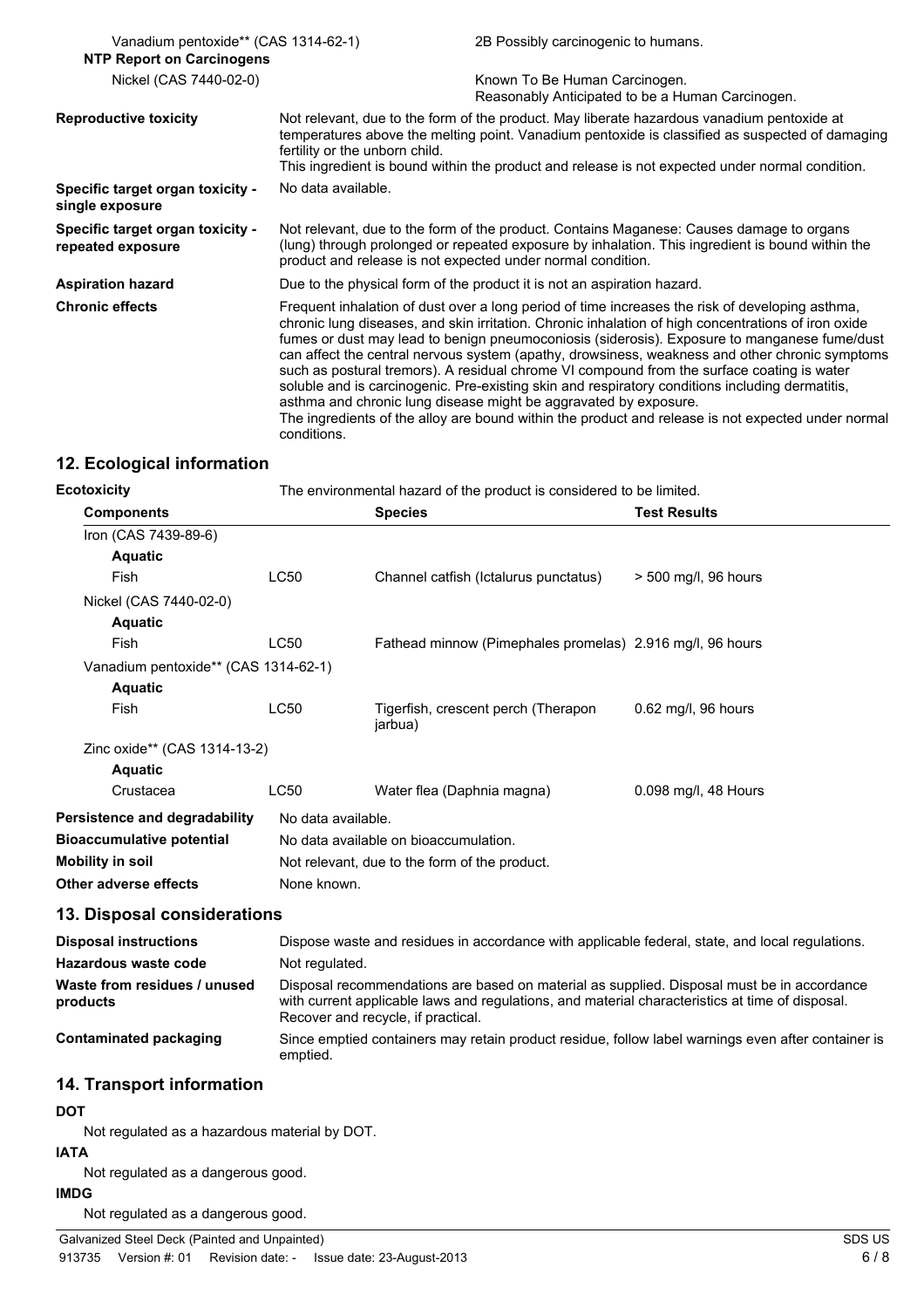## **15. Regulatory information**

| 15. Regulatory Information                                                                                                                                                                                                                     |                                                                                                                                                                                    |                                                                  |                                                                                              |
|------------------------------------------------------------------------------------------------------------------------------------------------------------------------------------------------------------------------------------------------|------------------------------------------------------------------------------------------------------------------------------------------------------------------------------------|------------------------------------------------------------------|----------------------------------------------------------------------------------------------|
| US federal regulations                                                                                                                                                                                                                         | Under some use conditions, this material may be considered to be hazardous in accordance with<br>OSHA 29 CFR 1910.1200.<br>All components are on the U.S. EPA TSCA Inventory List. |                                                                  |                                                                                              |
| TSCA Section 12(b) Export Notification (40 CFR 707, Subpt. D)                                                                                                                                                                                  |                                                                                                                                                                                    |                                                                  |                                                                                              |
| Not regulated.                                                                                                                                                                                                                                 |                                                                                                                                                                                    |                                                                  |                                                                                              |
| US. OSHA Specifically Regulated Substances (29 CFR 1910.1001-1050)<br>Not listed.                                                                                                                                                              |                                                                                                                                                                                    |                                                                  |                                                                                              |
| <b>CERCLA Hazardous Substance List (40 CFR 302.4)</b>                                                                                                                                                                                          |                                                                                                                                                                                    |                                                                  |                                                                                              |
| Chromium (CAS 7440-47-3)                                                                                                                                                                                                                       |                                                                                                                                                                                    | <b>LISTED</b>                                                    |                                                                                              |
| Manganese (CAS 7439-96-5)<br>Nickel (CAS 7440-02-0)<br>Vanadium pentoxide** (CAS 1314-62-1)<br>Zinc oxide** (CAS 1314-13-2)                                                                                                                    |                                                                                                                                                                                    | <b>LISTED</b><br><b>LISTED</b><br><b>LISTED</b><br><b>LISTED</b> |                                                                                              |
| Superfund Amendments and Reauthorization Act of 1986 (SARA)                                                                                                                                                                                    |                                                                                                                                                                                    |                                                                  |                                                                                              |
| <b>Hazard categories</b>                                                                                                                                                                                                                       | Immediate Hazard - No<br>Delayed Hazard - No<br>Fire Hazard - No<br>Pressure Hazard - No<br>Reactivity Hazard - No                                                                 |                                                                  |                                                                                              |
| <b>SARA 302 Extremely</b><br>hazardous substance                                                                                                                                                                                               | No                                                                                                                                                                                 |                                                                  |                                                                                              |
| SARA 311/312 Hazardous<br>chemical                                                                                                                                                                                                             | No                                                                                                                                                                                 |                                                                  |                                                                                              |
| SARA 313 (TRI reporting)                                                                                                                                                                                                                       |                                                                                                                                                                                    |                                                                  |                                                                                              |
| <b>Chemical name</b>                                                                                                                                                                                                                           |                                                                                                                                                                                    | <b>CAS number</b>                                                | % by wt.                                                                                     |
| Manganese                                                                                                                                                                                                                                      |                                                                                                                                                                                    | 7439-96-5                                                        | $0 - 2$                                                                                      |
| Chromium                                                                                                                                                                                                                                       |                                                                                                                                                                                    | 7440-47-3                                                        | $0 - 1$                                                                                      |
| Nickel                                                                                                                                                                                                                                         |                                                                                                                                                                                    | 7440-02-0                                                        | $0 - 0.4$                                                                                    |
| <b>Other federal regulations</b>                                                                                                                                                                                                               |                                                                                                                                                                                    |                                                                  |                                                                                              |
| Clean Air Act (CAA) Section 112 Hazardous Air Pollutants (HAPs) List                                                                                                                                                                           |                                                                                                                                                                                    |                                                                  |                                                                                              |
| Chromium (CAS 7440-47-3)<br>Manganese (CAS 7439-96-5)<br>Nickel (CAS 7440-02-0)<br>Clean Air Act (CAA) Section 112(r) Accidental Release Prevention (40 CFR 68.130)                                                                            |                                                                                                                                                                                    |                                                                  |                                                                                              |
| Not regulated.                                                                                                                                                                                                                                 |                                                                                                                                                                                    |                                                                  |                                                                                              |
| <b>Safe Drinking Water Act</b><br>(SDWA)                                                                                                                                                                                                       | Not regulated.                                                                                                                                                                     |                                                                  |                                                                                              |
| <b>Food and Drug</b><br><b>Administration (FDA)</b>                                                                                                                                                                                            | Not regulated.                                                                                                                                                                     |                                                                  |                                                                                              |
| <b>US state regulations</b>                                                                                                                                                                                                                    |                                                                                                                                                                                    |                                                                  | WARNING: This product contains chemical(s) known to the State of California to cause cancer. |
| US. Massachusetts RTK - Substance List                                                                                                                                                                                                         |                                                                                                                                                                                    |                                                                  |                                                                                              |
| Chromium (CAS 7440-47-3)<br>Iron oxide** (CAS 1309-37-1)<br>Manganese (CAS 7439-96-5)<br>Nickel (CAS 7440-02-0)<br>Silicon (CAS 7440-21-3)<br>Vanadium (CAS 7440-62-2)<br>Vanadium pentoxide** (CAS 1314-62-1)<br>Zinc oxide** (CAS 1314-13-2) |                                                                                                                                                                                    |                                                                  |                                                                                              |
|                                                                                                                                                                                                                                                | US. New Jersey Worker and Community Right-to-Know Act                                                                                                                              |                                                                  |                                                                                              |
| Chromium (CAS 7440-47-3)                                                                                                                                                                                                                       |                                                                                                                                                                                    | 500 lbs                                                          |                                                                                              |
| Manganese (CAS 7439-96-5)<br>Nickel (CAS 7440-02-0)<br>Vanadium (CAS 7440-62-2)<br>Vanadium pentoxide** (CAS 1314-62-1)                                                                                                                        |                                                                                                                                                                                    | 500 lbs<br>500 lbs<br>500 lbs<br>100 lbs                         |                                                                                              |
| Zinc oxide** (CAS 1314-13-2)                                                                                                                                                                                                                   |                                                                                                                                                                                    | 500 lbs                                                          |                                                                                              |
|                                                                                                                                                                                                                                                | US. Pennsylvania RTK - Hazardous Substances                                                                                                                                        |                                                                  |                                                                                              |
| Chromium (CAS 7440-47-3)                                                                                                                                                                                                                       |                                                                                                                                                                                    |                                                                  |                                                                                              |

Iron oxide\*\* (CAS 1309-37-1)